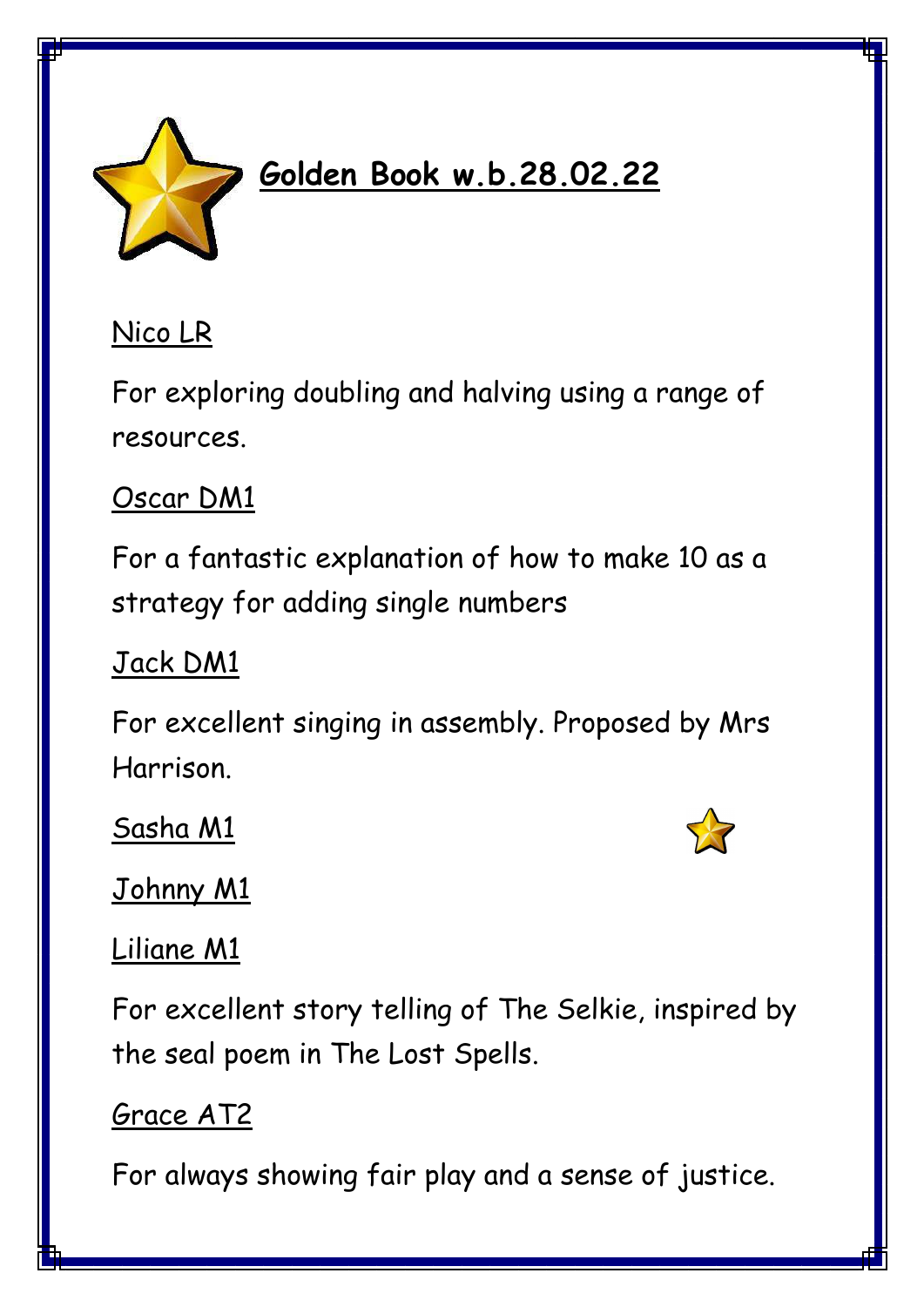#### Poppy M AT2

For excellent work and presentation in English.

Iris MN2

For beautiful handwriting.

Chelsea MN2

For working hard at home on her maths.

Leon MN2

For excellent research on the Great Fire of London and remembering so many facts.

Tommy BC3

For participating so well in class and helping others.

#### Isla S3

#### Charlotte S3

For an amazing acrostic prayer about justice which we will hear shortly.

#### Jack A5

For great improvement in maths.